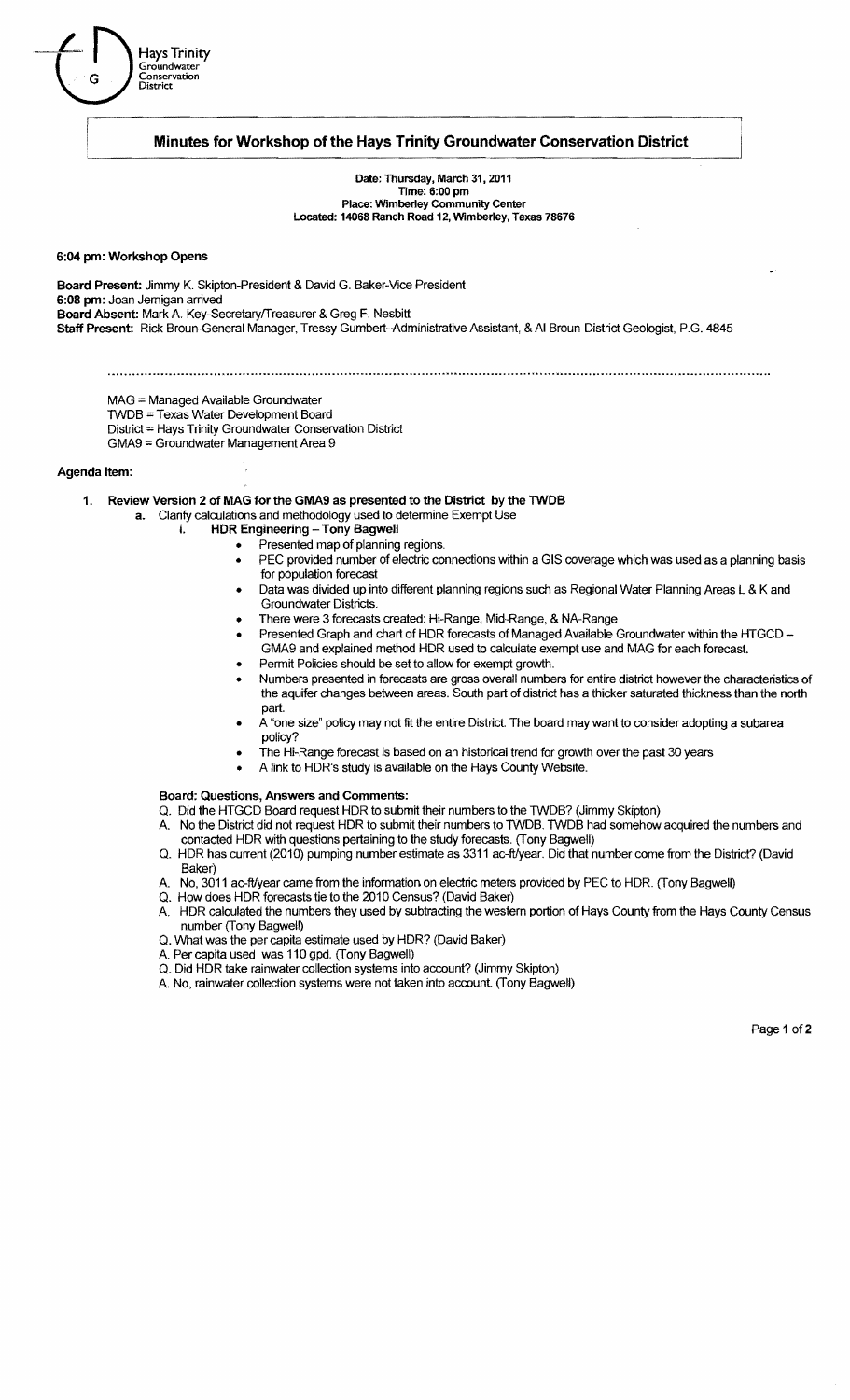Comment: 98% of wells (estimate) in the District are considered exempt. Calculating water use on those exempt wells is challenging. There is a broad range between the "low-case and hi-case" usage numbers for the MAG. The current Management Plan states 3714 ac-ft, compared to 9155 ac-ft, stated on the forecast. (David Baker)

Point of Information: The 2005 Management Plan did not include the lower Trinity, 3714 is production from the upper and middle Trinity (AI Broun)

- ii. Texas Water Development Board (TWDB) Bill Hutchison
	- Presentation on "Exempt Use and Managed Available Groundwater".
	- In GMA9's case the DFC is defined in terms of "drawdown".
	- "Drawdown" is used as a means to estimate the (DFC) state of the groundwater. Drawdown can be measured but is difficult to measure flow.
	- The DFC adopted by GMA9 was based on Scenario 6 of GAM Task 10-005. There were a total of 7 Scenarios reviewed.
	- Task 10-005 drawdown-numbers for GMA9 are broken down by Groundwater District. Overall drawdown for HTGCD is 19 feet.
	- Exempt use is not regulated by Groundwater Conservation Districts
	- Enabling Legislation and rules of districts result in various definitions of what is Exempt Use.
	- MAG=Total Pumping Exempt Use
	- To come up with estimated exempt use the TWDB used a standardized approach based on population and growth. Data used in standardized approach included 2000 census block, 2006 & 2007 water use reports, and 87-105 per capita.
	- TWDB submitted the draft MAG and solicited comments in regards to the reports from the districts.
	- A Board Member from Hays Trinity Groundwater Conservation District sent HDR's numbers to TWDB. TWDB published the numbers provided to them in the first version of the MAG not knowing the numbers were not approved by the HTGCD Board.

## Board: Questions, Answers and Comments:

- Q. GMA9 has 6-8 weeks to provide feedback to TWDB. How will the DFC protest affect the MAG process? (Jimmy Skipton)
- A. If the DFC is found to be unreasonable it will go back to GMA9 to be reprocessed. After review by the Groundwater Districts and the GMA 9 Board, modifications may be made to the DFC and re-submitted to the TWDB. The TWDB will review the proposed changes and, if acceptable, they will modify the MAF (Bill Hutchison)
- Q. Are district estimates documented? (Joan Jemigan)
- Yes. (Refers to the estimate of Exempt Use)There are three kinds of District's involved in the process 1) Districts who believe TWDB numbers are accurate and choose to use those numbers, 2) Districts like HTGCD, who have a good handle on exempt use and don't completely agree with TWDB's standard approach so they provide their own numbers, and 3) Districts who feel TWDB number are incorrect however, choose to use them anyway. (Bill Hutchison)
- Q. What is your opinion of HDR's survey and its accuracy? (David Baker)
- Estimates like HDR's that are done using hard counts are more accurate. (Bill Hutchison)
- Q. If CCN numbers change can DFC and MAG numbers change? (Jimmy Skipton)
- A. Yes, there are a couple of scenarios: 1)DFC changes therefore MAG has to change and 2) DFC doesn't change but MAG calculations change based on updated exempt use or changes in legislation. (Bill Hutchison)
- Q. How do you advise a board on reconciling such a huge variance in the estimated numbers? (David Baker)
- Models look at regions they are not the best tool if you are interested in a particular well or spring. Models were designed to provide information as a starting point for the decision makers. It is up to the Groundwater Board to set policies and make final decisions.

### Public: Questions, Answers and Comments:

- C. Joe Day made observations and comments in, regards to calibrating TWDB's models, HTGCD's permitting scheme, exempt wells, and rainwater harvesting.
- O. What is the difference between drawdown and decline? What is the difference in drawdown and mining? (David Glenn)
- A. Drawdown and decline are basically the same thing. The difference in drawdown and mining is, drawdown can be measured in a well or series of wells. Mining is a concept of a continuous long term drawdown over a longer period of time. (Bill Hutchison)
- Q. In reference to the 9115 AF flow rate on the model, does the probability change from 2010 to 2060? (David Glenn) The numbers were assumptions fed into the models to provide meaningful information to the decision makers. For the
- purpose of the model the objective was to understand the impacts of different levels of pumping. (Bill Hutchison) Q. Is it possible that Hays Trinity could have selected a different DFC outside the 30 foot DFC adopted by GMA9?
- (Jim McMeans)